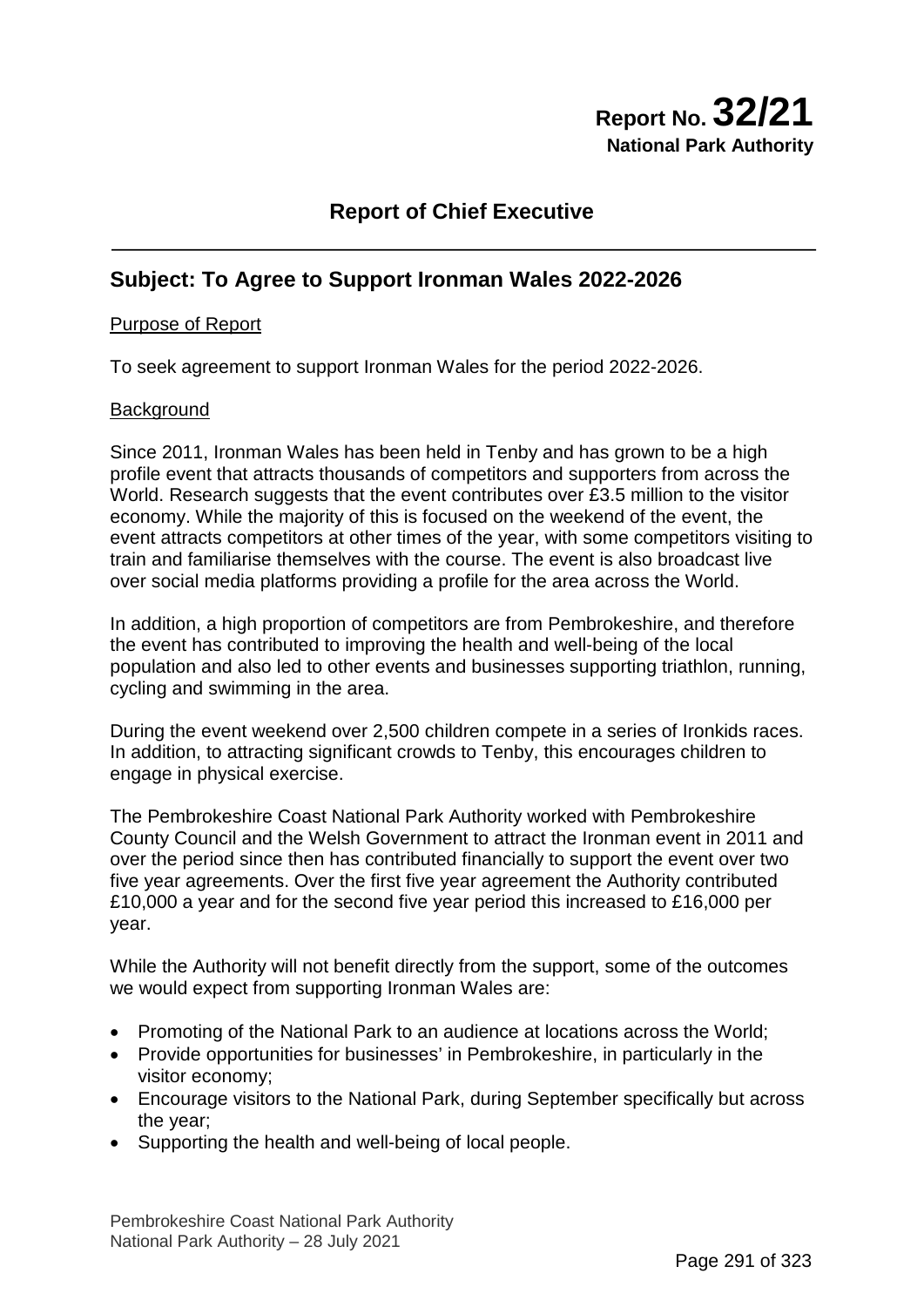# **Proposals for support for 2022-2026**

It is proposed that the partnership approach towards local support for the event will continue from 2022. This will be based on Pembrokeshire County Council and the NPA, with possible support from some local Town and Community Councils. Pembrokeshire County Council have already agreed to support the event.

The request from the Authority for the next five years is to contribute £20,000 per year for the next five years. In return for this:

- The event to meet a sustainable events standard such as ISO ISO 20121 -[Sustainable events,](https://www.iso.org/iso-20121-sustainable-events.html) or an equivalent;
- The Authority would have an agreed number of logos on the course and promotional items, to highlight our support for the event;
- 4 free places in the race these will be passed onto the Pembrokeshire Coast National Park Trust to support their fundraising.

These will provide the additional outcomes of:

- Providing a model of how to run a sustainable sports event, that can influence other events;
- Provide an opportunity for the Pembrokeshire Coast National Park Trust to generate funding that will be used to support work in the National Park.

#### Financial considerations

The agreement will cost the Authority £100,000 over a five year period. While the Authority will not be able to recoup this contribution, it is expected that the event will yield other non-financial outcomes that support the work of the Authority and the wellbeing of people and businesses of the National Park.

#### Risk considerations

Some of the Risk considerations are:

- Not supporting the event, may lead to a risk of losing the event from the area. Ironman is a World-wide series and there is some competition to host races;
- Event cancellation due to COVID or other reasons. The event was cancelled in 2020 and the Authority did not make its contribution for that year. The agreement will seek to ensure that the Authority does not contribute if the event is cancelled;

### **Conclusion**

Ironman Wales is a high profile event that provides a number of positive outcomes for people and the communities of Pembrokeshire. The Authority has played a key role in attracting and retaining the event in Pembrokeshire and it is hoped that this will continue for the next five years.